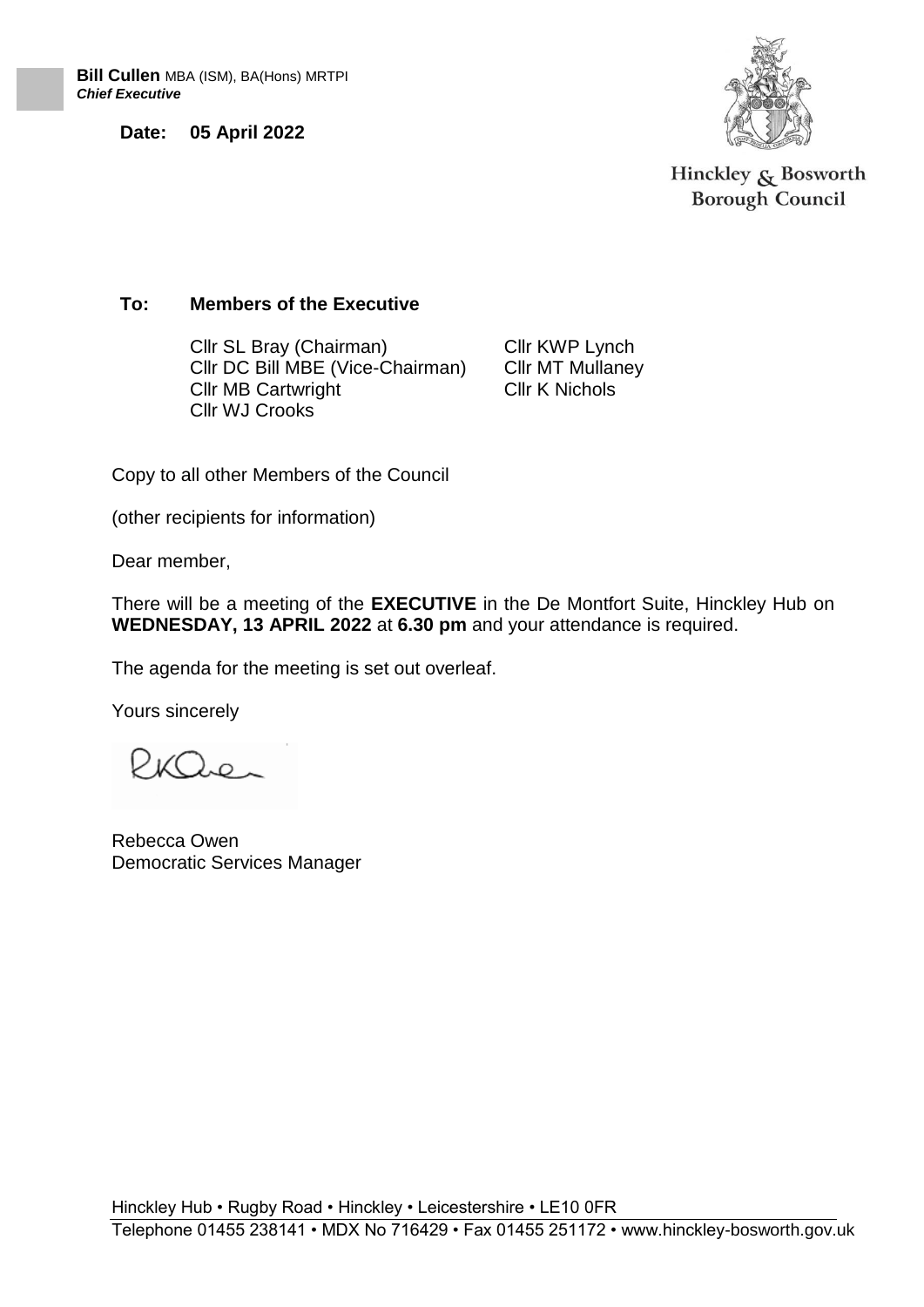## **Fire Evacuation Procedures**

- On hearing the fire alarm, leave the building **at once** quickly and calmly by the nearest escape route (indicated by green signs).
- *There are two escape routes from the Council Chamber – at the side and rear. Leave via the door closest to you.*
- Proceed to **Willowbank Road car park**, accessed from Rugby Road then Willowbank Road
- **Do not** use the lifts.
- **Do not** stop to collect belongings.

## **Recording of meetings**

At HBBC we are open and transparent about how we make decisions. We allow recording, filming and photography at all public meetings including Council, the Executive and Planning Committee as long as doing so does not disturb or disrupt the proceedings. There may occasionally be some reports that are discussed in private session where legislation requires this to happen, but this is infrequent.

We also allow the use of social media during meetings, which helps to bring the issues discussed to a wider audience.

Members of the public, members of the press and councillors are hereby informed that, in attending the meeting, you may be captured on film. If you have a particular problem with this, please contact us so we can discuss how we may accommodate you at the meeting.

### **Use of mobile phones**

To minimise disturbance to others attending the meeting, please switch off your phone or other mobile device or turn it onto silent or vibrate mode.

Thank you